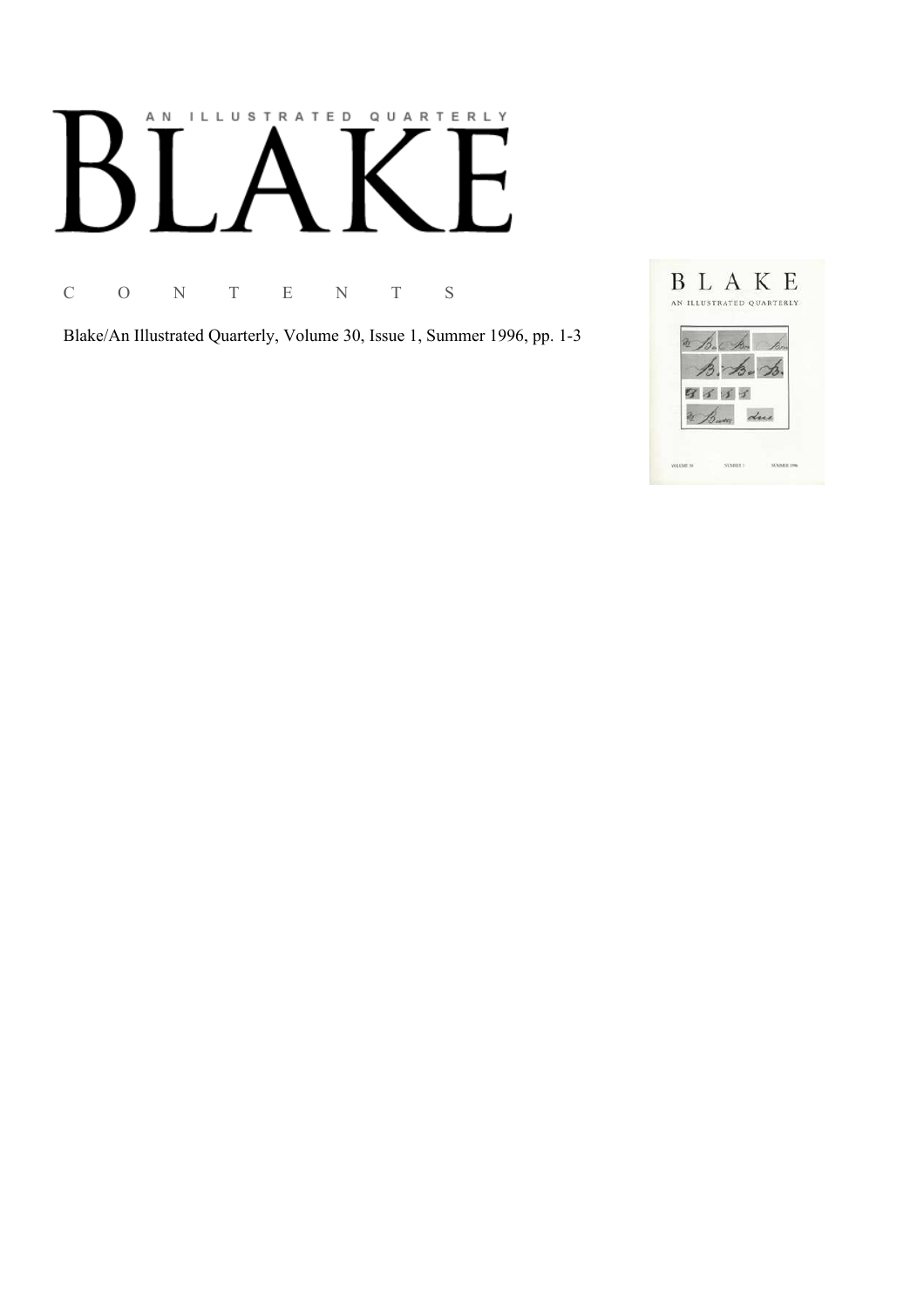## BLAKE

## AN ILLUSTRATED QUARTERLY



VOLUME 30 NUMBER 1 SUMMER 1996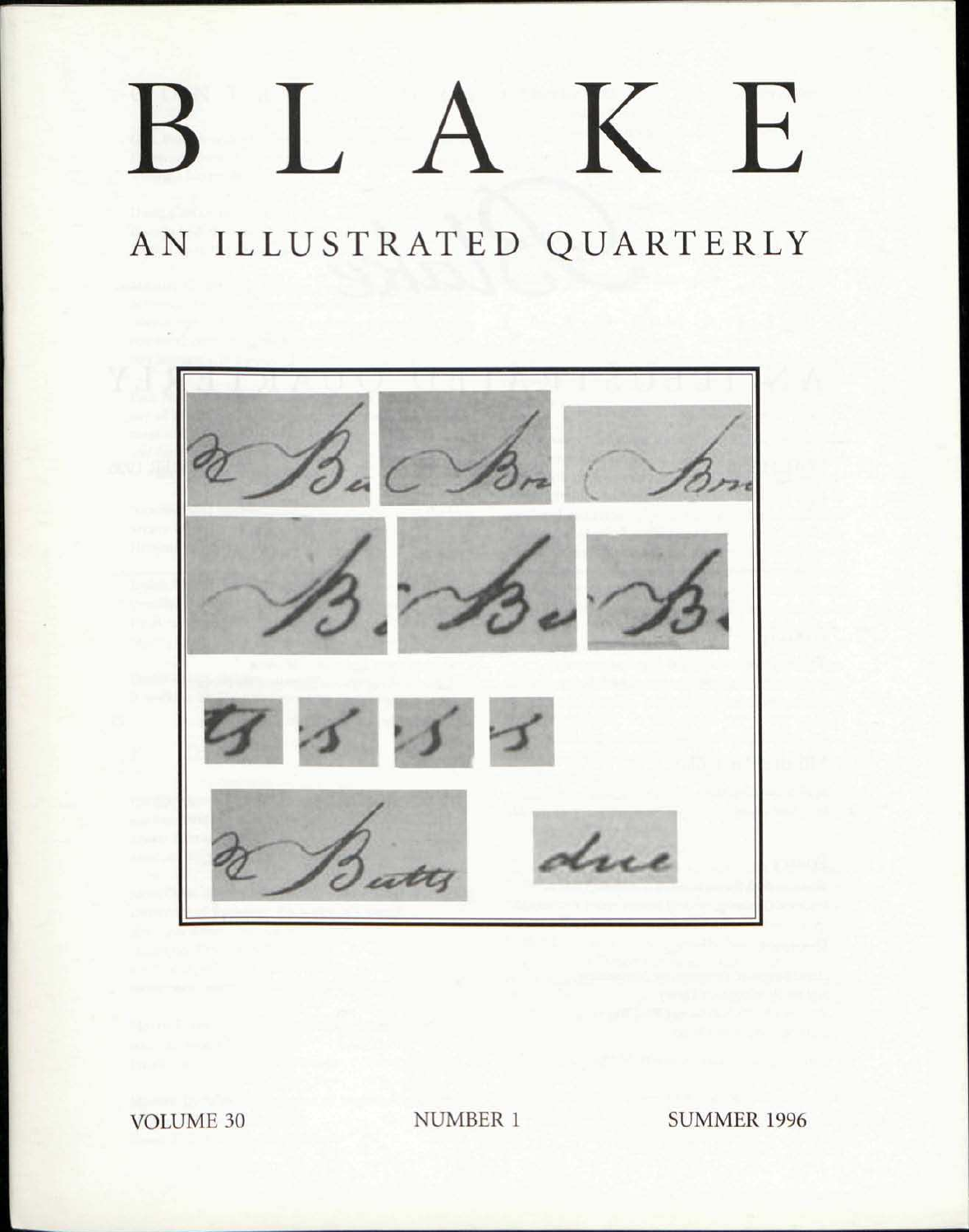*£\$u> e* 

### AN ILLUSTRATED QUARTERLY

VOLUME 30

NUMBER 1 SUMMER 1996

#### C 0 N T E N T S

*4* 

*22* 

*22* 

*23* 

#### Article

A "Green House" for Butts? New Information on Thomas Butts, His Residences, and Family *by Joseph Viscomi* 

#### Minute Particular

Apollonian Elephant? *by Denise Vultee* 

#### Poetry

Blake in Boca Raton *by David Caplan* 

#### Reviews

David Simpson, *Romanticism, Nationalism, and the Revolt against Theory Reviewed by Michael Gamer, Paid Wayne Rodney, and Nanora Sweet* 

Donald Fitch, *Blake Set to Music: A Bibliography of Musical Settings of the Poems and Prose of William Blake Reviewed by G. E. Bentley, Jr. 25*